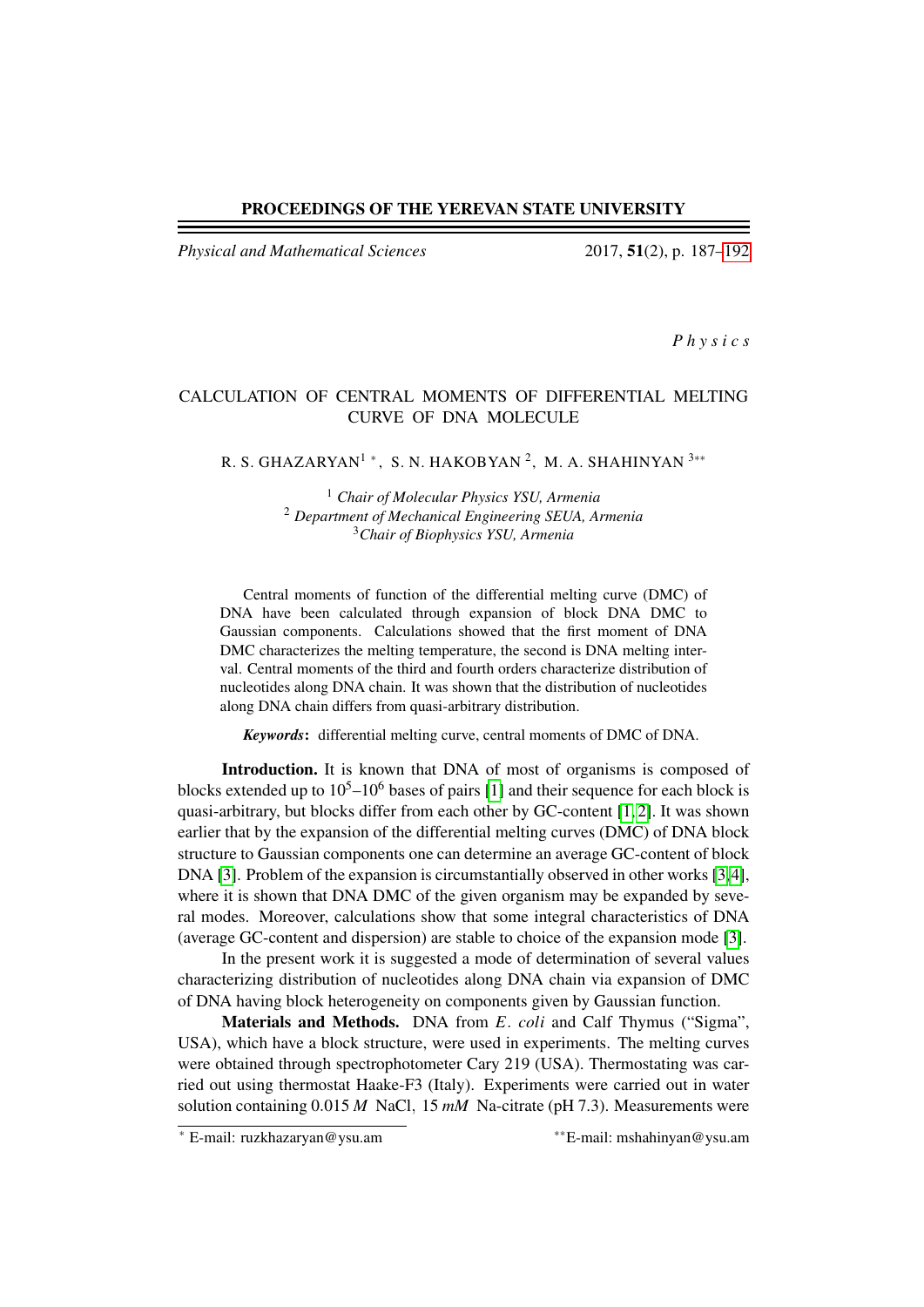carried out in thermostat cells using 10 *mm* quartz cuvettes with hermetically closing caps. The melting curves (absorbance at 260 *nm* versus temperature) were measured by continuous heating of DNA solutions at a rate of 0.25 *grad*/*min* over the range of temperature 293–363 *K*. Precision of temperature determination was equal to  $\pm 0.05$  *K* and optic density was equal to 10<sup>-4</sup> optic units.

DMC was obtained by numeric differentiating of normalized melting curves. To exclude random errors the obtained DMC was fitted several times (up to 5 times) using polynomials of the second and third orders, presented via 13, 9 and 7 points correspondingly by the least square method.

Results and Discussion. Form of DNA DMC in constant external conditions depends on DNA average GC-content and distribution of nucleotides along DNA chain [\[5\]](#page-5-5). It is very difficult and even impossible to write an analytic form of DNA melting curve precisely. That is why in this work it is suggested to calculate the central moments of DNA DMC function and through these values to judge about distribution character of GC-pairs along DNA chain. For this aim DMC of Calf Thymus and *E*. *coli* DNA was obtained by numeric differentiation method. DMC was expanded to Gaussian components according to the method described in [\[3,](#page-5-3) [6\]](#page-5-6) in details. For DNA DMC approximation it is convenient to use superposition of Gaussian functions, since DMC of DNA with quasi-arbitrary distribution of bases of pairs is described with high precision by Gaussian function [\[5,](#page-5-5) [6\]](#page-5-6).

where 
$$
S_l
$$
,  $\sigma_l$  and  $T_l$  are surface, average-square width and position on temperature

scale *l* respectively, and *n* ∑ *l*=1  $S_l = 1$ . According to definition the first central moment of the function  $\vartheta'_T(T)$  is expressed as

<span id="page-1-1"></span><span id="page-1-0"></span>
$$
M_1 = \int\limits_{T_{AT}}^{T_{GC}} \left[ -\vartheta'_T(T) \right] T dT, \tag{2}
$$

where  $T_{AT}$  and  $T_{GC}$  are the melting temperatures of polynucleotides poly(dA)·poly(dT) and poly(dG)·poly(dC) respectively. Expression for  $\vartheta'_T(T)$  from [\(1\)](#page-1-0) replacing in [\(2\)](#page-1-1) and widening boundaries of integrating from  $-\infty$  to  $+\infty$  (widening of the integrating boundaries does not affect on the integrating result, since integral expression out of boundaries  $T_{AT}$  and  $T_{GC}$  is equal to zero) it will be obtained:

<span id="page-1-2"></span>
$$
M_1 = \sum_{l=1}^{n} S_l T_l. \tag{3}
$$

As it follows from [\(3\)](#page-1-2),  $M_1$  is immediately connected to the melting temperatures each of its components represents a simple average melting temperature. For DNA with quasi-arbitrary sequence of bases of pairs  $M_1$  coincides with  $T_m$  determined from  $\vartheta(T_m) = 0.5$  condition.

For the second central moment of the function  $\vartheta'_T(T)$  it is obtained:

$$
M_2 = \int_{T_{AT}}^{T_{GC}} (T - M_1)^2 \left[ -\vartheta'_T(T) \right] T dT = \sum_{l=1}^n S_l T_l^2 - M_1^2.
$$
 (4)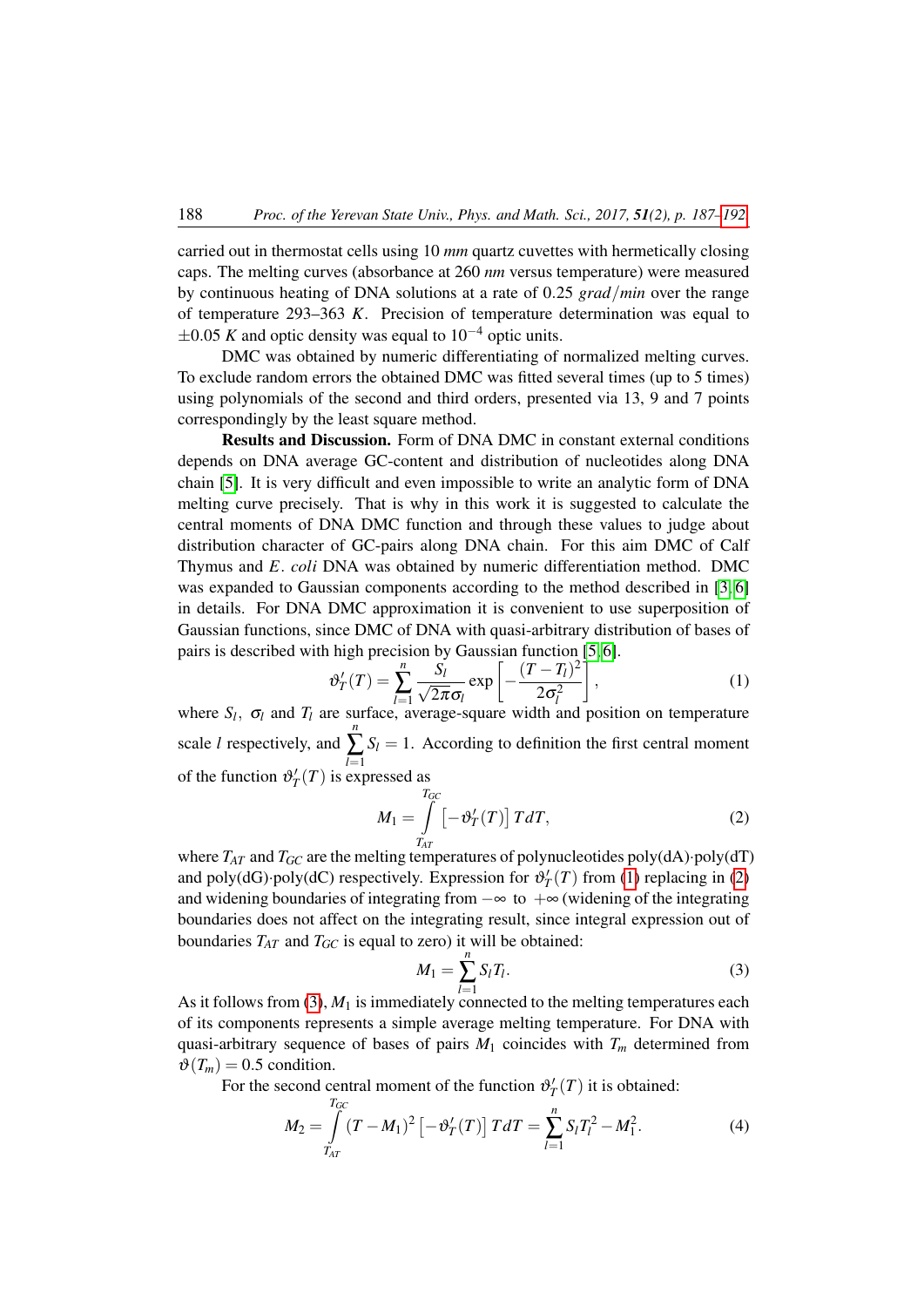The average square deviation for DNA DMC is calculated through  $M_2$ , which is immediately connected to the width of the transition interval  $(\Delta T)$ :

$$
\sigma = \sqrt{M_2}.\tag{5}
$$

The third central moment is calculated analogously:

$$
M_3 = \int_{T_{AT}}^{T_{GC}} (T - M_1)^3 \left[ -\vartheta'_T(T) \right] T dT =
$$
  
= 
$$
3 \sum_{l=1}^n S_l T_l^3 - 3M_1 \sum_{l=1}^n S_l \sigma_l^2 - 3M_1^2 \sum_{l=1}^n S_l T_l^2 + 2M_1^3.
$$
 (6)

Asymmetry of the function  $\vartheta'_T(T)$ , which depends on distribution of DNA nucleotides, is characterized by a parameter

$$
A_C = \frac{M_3}{\sigma^3}.\tag{7}
$$

If DNA melting temperature is shifted to high temperatures compared to  $T_m$ , determining from  $\vartheta(T_m) = 0.5$  condition,  $A_C > 0$ , in the contrary case  $A_C < 0$ .

For the fourth central moment we have:

$$
M_4 = \int_{T_{AT}}^{T_{GC}} (T - M_1)^4 \left[ -\vartheta'_T(T) \right] T dT = 3 \sum_{l=1}^n S_l \sigma_l^4 + 6 \sum_{l=1}^n T_l^2 S_l \sigma_l^2 + \sum_{l=1}^n T_l^4 S_l - 12M_1 \sum_{l=1}^n T_l S_l \sigma_l^2 - 4M_1 \sum_{l=1}^n T_l^3 S_l + 6M_1^2 \sum_{l=1}^n S_l \sigma_l^2 + 6M_1^2 \sum_{l=1}^n S_l T_l^2 - 3M_1^4.
$$
 (8)

How DMC, which is given by the function  $-\theta'_T(T)$  and is determined by distribution of nucleotide pairs along DNA chain, differs from Gaussian distribution by its sharpness is determined by  $E_K$  parameter:

$$
E_K = \frac{M_4}{\sigma^4} - 3. \tag{9}
$$

If  $E_K > 0$ , the distribution is sharper than the Gaussian, and it means that blocks in DNA differ little by GC-content. Otherwise, the distribution is comparatively less sharp than the Gaussian, consequently, the blocks in DNA strongly differ by GC-content.

The above mentioned parameters were calculated for Calf Thymus and *E*. *coli* DNA DMC.

Parameters were calculated for several modes of the expansion. In the Tab. 1 the expansion parameters of DNA DMC from Calf Thymus are presented. Four modes of the expansion modes of DMC to Gaussian components are given in Figure.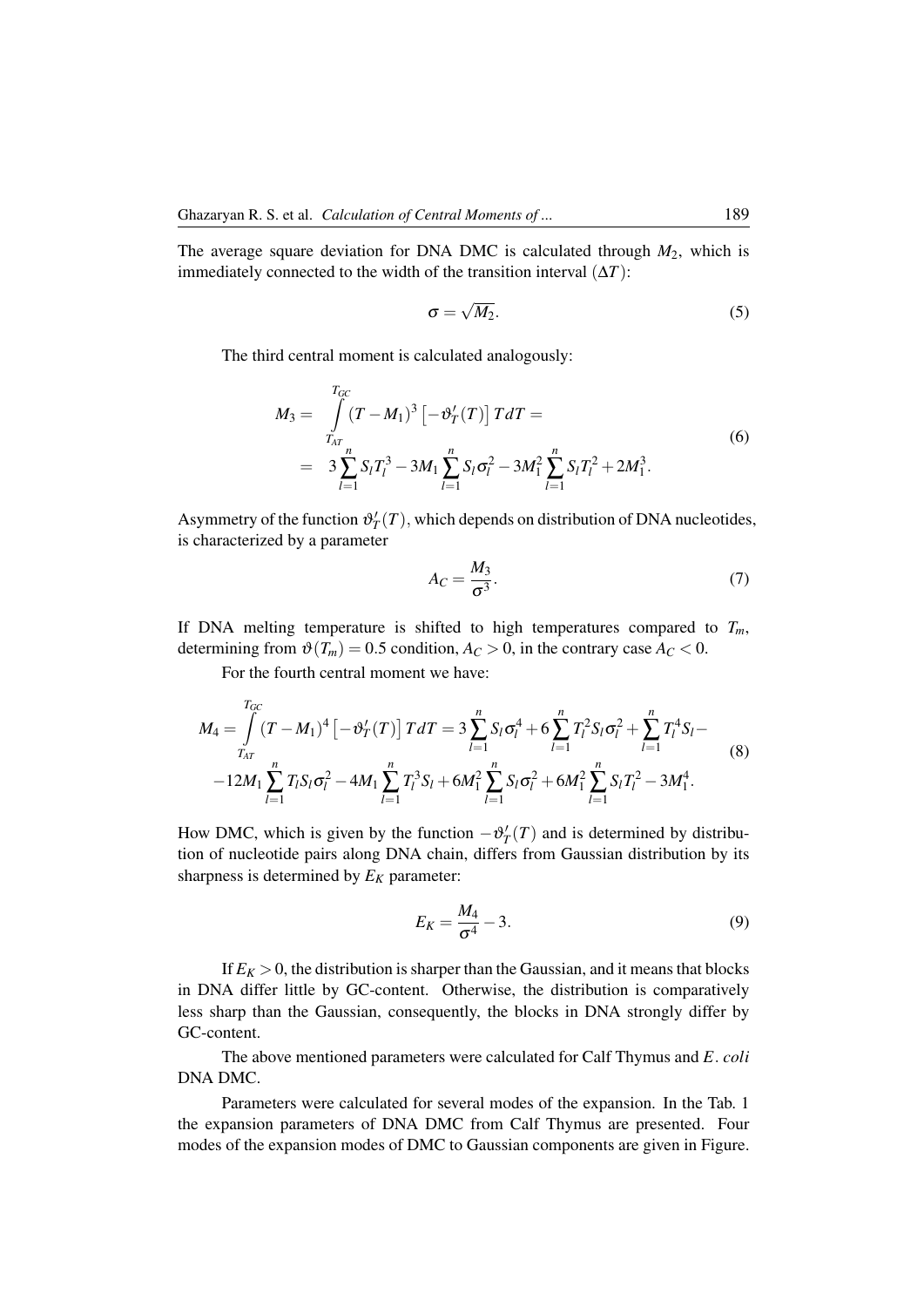Calculations show, that DMC of DNA from *E*. *coli* can be expanded to three Gaussian components. For four expansions presented in Figure and for expansion of DMC of DNA from *E*. *coli* values of  $M_1$ ,  $\sigma$ ,  $A_C$  and  $E_K$  are calculated by (3), (5), (7) and (9) formulas respectively. Data are presented in Tab. 2. As it follows from Tab. 2, the above mentioned parameters for different modes of the expansion of the same DMC of DNA in error frames of experiment coincide: they are stable to expansion mode and are comparative to the average values of calculated parameters, which characterize DNA thermostability and distribution of nucleotide pairs along DNA chain of Calf Thymus and *E*. *coli* (see Tab. 2).

## *T a b l e 1*

*Different modes of expansion of the differential melting curve of DNA from Calf Thymus to Gaussian components*

| Variant | Parameter  | 1 comp. | 2 comp. | 3 comp. | 4 comp. | 5 comp. | 6 comp. |
|---------|------------|---------|---------|---------|---------|---------|---------|
| 1       | $T_l, K$   | 339.73  | 343.62  | 348.24  | 351.70  | 354.70  |         |
|         | $S_l$      | 0.230   | 0.528   | 0.141   | 0.863   | 0.014   |         |
|         | $\sigma_l$ | 1.555   | 2.042   | 0.917   | 0.601   | 0.698   |         |
| 2       | $T_l, K$   | 339.53  | 343.44  | 348.26  | 350.54  | 351.79  | 354.63  |
|         | $S_l$      | 0.175   | 0.602   | 0.117   | 0.017   | 0.074   | 0.016   |
|         | $\sigma_l$ | 1.475   | 2.290   | 0.835   | 0.445   | 0.500   | 0.780   |
| 3       | $T_l, K$   | 340.45  | 344.06  | 346.00  | 348.08  | 341.70  | 354.70  |
|         | $S_l$      | 0.418   | 0.277   | 0.026   | 0.180   | 0.085   | 0.014   |
|         | $\sigma_l$ | 1.883   | 1.316   | 0.510   | 1.035   | 0.600   | 0.700   |
| 4       | $T_l, K$   | 339.69  | 341.42  | 343.65  | 348.21  | 351.71  | 354.70  |
|         | $S_l$      | 0.235   | 0.007   | 0.508   | 0.150   | 0.090   | 0.014   |
|         | $\sigma_l$ | 1.504   | 0.390   | 1.941   | 1.002   | 0.597   | 0.701   |

## *T a b l e 2*

*Values of several parameters of DNA DMC from different sources, calculated for different modes of DNA DMC expansion to components*

| Expansion variants of DNA DMC | $M_l$ | $\sigma$ | $A_C$   | $E_K$    |  |  |  |  |  |
|-------------------------------|-------|----------|---------|----------|--|--|--|--|--|
| DMC of DNA from Calf Thymus   |       |          |         |          |  |  |  |  |  |
|                               | 71.18 | 4.05     | 0.47    | $-0.405$ |  |  |  |  |  |
| $\overline{2}$                | 71.08 | 4.05     | 0.47    | $-0.400$ |  |  |  |  |  |
| 3                             | 71.04 | 4.08     | 0.47    | $-0.410$ |  |  |  |  |  |
| 4                             | 71.07 | 4.05     | 0.47    | $-0.410$ |  |  |  |  |  |
| Average data for Calf Thymus  | 71.10 | 4.06     | 0.47    | $-0.410$ |  |  |  |  |  |
| DMC of DNA from $E$ , coli    |       |          |         |          |  |  |  |  |  |
|                               | 74.51 | 2.69     | $-0.91$ | 0.950    |  |  |  |  |  |
| $\mathfrak{D}$                | 74.51 | 2.71     | $-0.90$ | 0.960    |  |  |  |  |  |
| Average data for $E$ . coli   | 74.50 | 2.70     | 0.91    | 0.960    |  |  |  |  |  |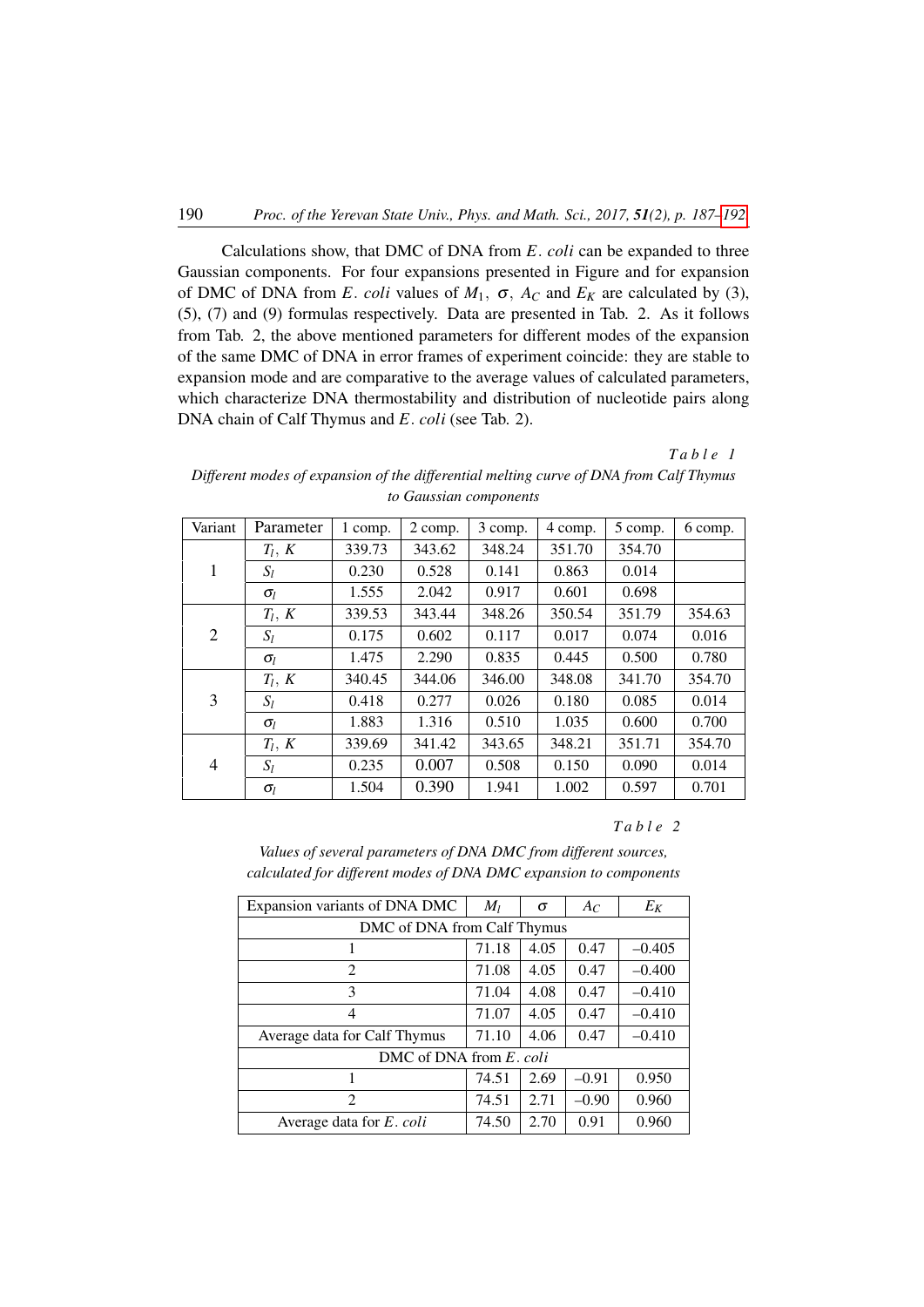

Comparing values of parameters, presented in Tab. 2, the following conclusions can be done. DNA from *E*. *coli* is less heterogeneous, than DNA from Calf Thymus. By distribution type the Calf Thymus DNA nucleotides (for which  $A_C > 0$ and  $E_K < 0$ ) differ from those of DNA from *E*. *coli* (for which  $A_C < 0$  and  $E_K > 0$ ). Consequently, blocks in DNA from *E*. *coli* by their GC-content less differ from each other, while for DNA from Calf Thymus differ strongly. That is why at investigation of behavior of certain regions of block DNA under the effect of different biological active compounds it is useful to apply DNA from Calf Thymus, in which there are blocks with sufficiently strongly different GC-content, Gaussian components of which does not almost cover each other.

Conclusion. Generalizing above mentioned it can be concluded that the first moment of DNA DMC (*M*1) characterizes DNA melting temperature and for DNA with quasi-arbitrary distribution of bases of pairs it coincides with the melting temperature  $(T_m)$  determined from  $\vartheta(T_m) = 0.5$  condition. Parameter  $\sigma$ , which is determined through  $M_2$ , characterizes the melting interval  $(\Delta T)$  of DNA. It should be noted that in works [\[3,](#page-5-3) [7\]](#page-5-7) it is shown that if instead of  $T_m$  and  $M_1$  is used, DNA average GC-content determined by chemical mode and *T<sup>m</sup>* does not differ. Simultaneously,  $\Delta T$  and  $\sigma$  are directly proportional and behave themselves in a similar way. Consequently, the melting parameters (∆*T* and *Tm*) can be determined from the melting curves by (3) and (5) formulas. Parameters  $A_C$  and  $E_K$  can be determined by higher moments. These parameters characterize distribution of nucleotides along DNA chain and show how strong DMC of DNA differs from Gaussian distribution.

*Received 28.11.2016*